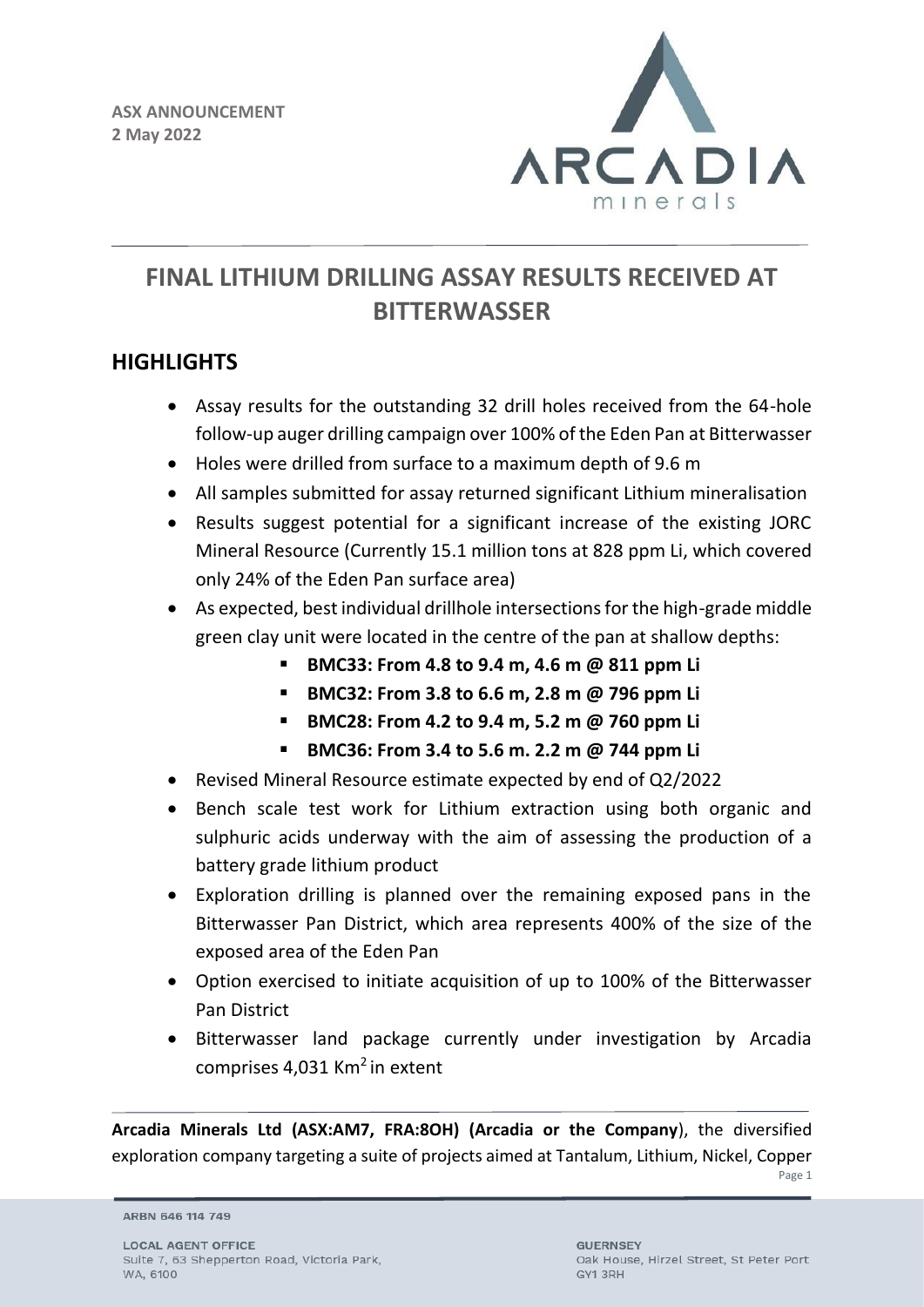

and Gold in Namibia, is pleased to announce final drill results from the Eden Pan at its Bitterwasser Lithium clay project.

**Philip le Roux, the Chief Executive of Arcadia stated:** *"The drilling results bode well for a significant increase to the existing Mineral Resource of 15Mt, especially considering that the maiden Mineral Resource was derived from 16 drill holes (i.e. 24% of Eden Pan area) and that 43 holes of the 64-hole follow-up auger drilling campaign intersected the Middle Green Clay Unit, all of which were significantly mineralised to a similar tenor than what we've seen from our first drilling campaign at the Eden Pan. The work to declare a revised Mineral Resource is being run concurrently with bench-scale test work (expected to be finalised by Q3/2022) for Lithium extraction using both organic and sulphuric acids with the aim of investigating the possibilities of production of a battery grade lithium product".* 

## **Exploration Results**

Assay results for the outstanding 32 drill holes from the 64-hole follow-up auger drilling campaign completed on 9 February 2022<sup>1</sup> over the Eden Pan was received. All the drill holes commenced in the mineralised Upper Brown Clay Unit and every hole, except two drill holes where thin clay units were intercepted at the edges of the Eden Pan, were sampled from top to bottom up to a depth of 9.60m. Notably, the entire sequence of the drill holes sampled (i.e. Upper Brown Clay Unit and Middle Green Glay Unit) returned lithium mineralisation<sup>2</sup>.

The Middle Green Clay Unit, lithologically named the Middle-Unit (MU), comprises the dominant lithological unit from which the maiden Mineral Resource<sup>3</sup> was derived. This green clay unit was intersected in 18 of the 32 drill holes from which assay results were received and extended from a depth of 1.4 m below surface to the maximum End-of-Hole (EOH) depth of 9.60m. A total of 43 holes from the 64-hole follow-up auger drilling campaign intersected the Middle Green Clay Unit at similar depths.

<sup>1</sup> Refer to ASX Announcement dated 10 March 2022 titled "*Encouraging lithium drilling assay results at Bitterwasser*".

 $2$  Refer to Annexures 1 and 2 for a location map and table of the reported drill hole intercepts.

<sup>3</sup> Refer to ASX Announcement dated 3 November 2021 titled "Arcadia acquires lithium project with JORC Mineral Resources".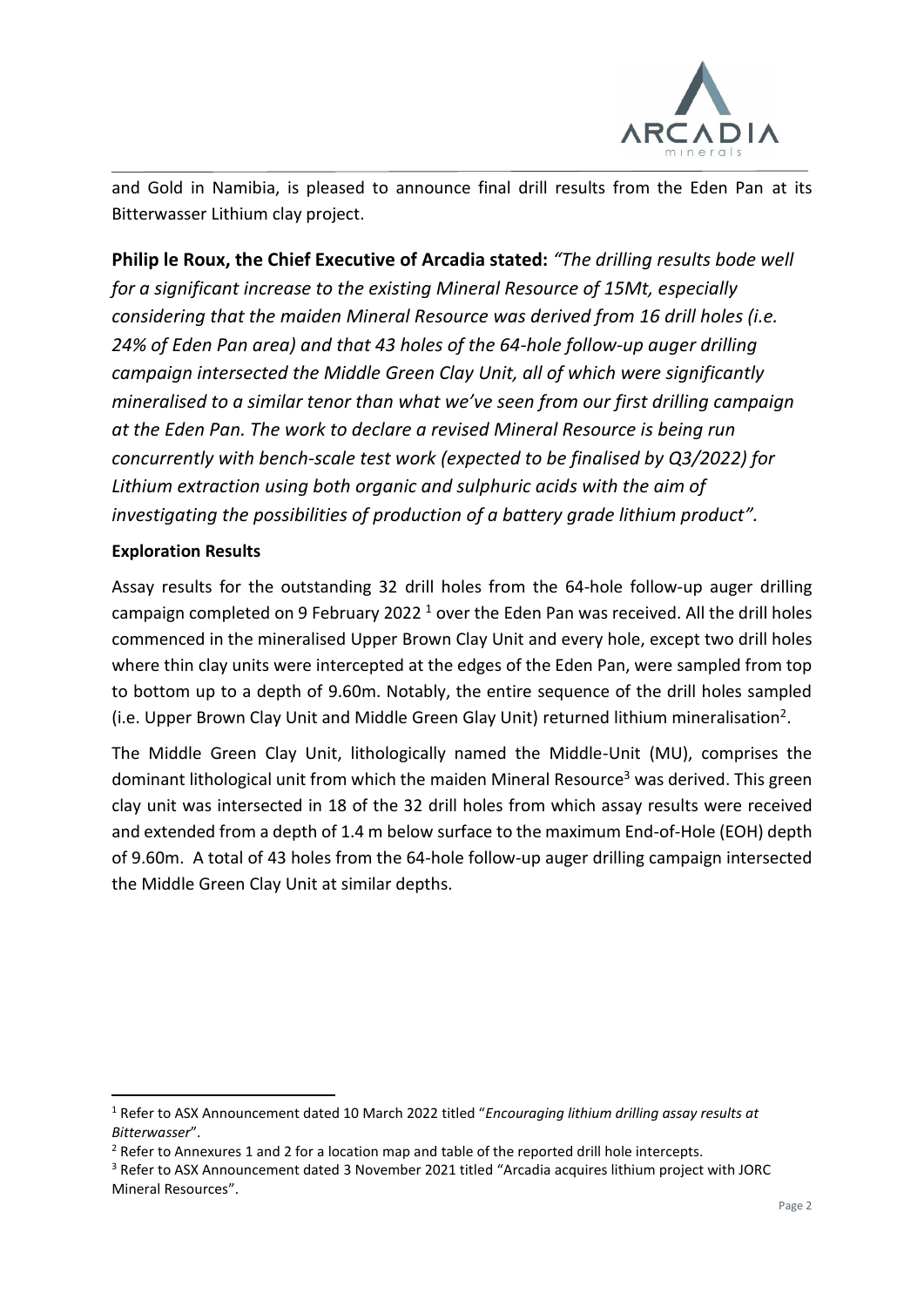



**Figure1:** Stacked cross section of the Eden Pan depicting drill-hole interpretation with reference to the existing Mineral Resource (green layers) and clay units intercepted in the follow-up auger drilling program.

As expected, the best individual drillhole intersections for the high-grade Middle Green Clay Unit were located in the centre of the pan. These results are:

- **BMC33: From 4.8 to 9.4 m, 4.6 m @ 811 ppm Li**
- **BMC32: From 3.8 to 6.6 m, 2.8 m @ 796 ppm Li**
- **BMC28: From 4.2 to 9.4 m, 5.2 m @ 760 ppm Li**
- **BMC36: From 3.4 to 5.6 m. 2.2 m @ 744 ppm Li**

The Company has appointed Creo Design, who previously prepared the maiden Mineral Resource estimate<sup>3</sup>, to update and revise the JORC Mineral Resource estimate for the Eden Pan. The updated Mineral Resource estimate, if any, is expected during the latter part of Q2 of 2022.

#### **Acquisition of Bitterwasser Pan District**

Through its local subsidiary, Brines Mining and Exploration Namibia (Pty) Ltd (BME), Arcadia has exercised a first option in terms of an acquisition agreement to acquire up to 100% of Bitterwasser Lithium Exploration (Pty) Ltd (BLE), which acquisition agreement was approved by shareholders on 5 April 2022<sup>4</sup>. By exercising the first option, Arcadia has acquired 25% of BLE in return for a consideration of approximately A\$92,000. Arcadia holds an additional option for 2 years from 12 April 2022 to acquire the remaining 75% of BLE (and thereby own 100% of the Bitterwasser Pan district) in consideration of approximately A\$184,000.

<sup>4</sup> Refer ASX Announcements dated 14 March 2022 and 5 April 2022 respectively titled "*Notice of General Meeting/Proxy Form*" and "*Results of Meeting*"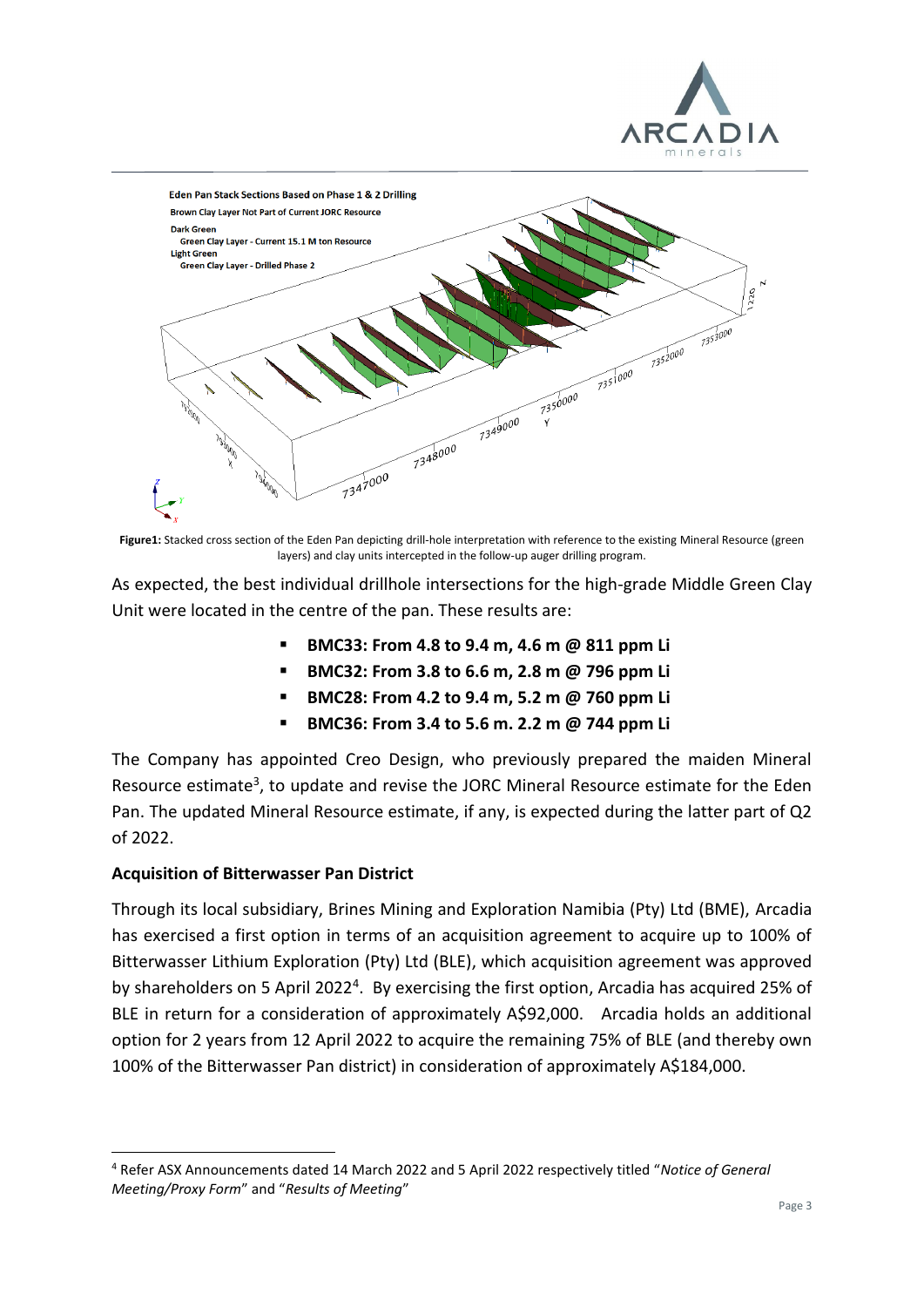

Combined with the 3,438Km<sup>2</sup> owned by BME and the BLE licenses, the land holding currently under investigation by Arcadia comprises 4,031Km<sup>2</sup> in extent.

## **Additional Pans**

In addition to the drilling program the Company undertook a regional study to identify other potential exposed pans within the license area. Satellite and aerial photo interpretation of the Bitterwasser license areas identified 7 additional pans bringing the exposed surface pans to a total of 14, all of which, when combined, cover 9,594 hectares (95.94Km<sup>2</sup>) in extent. This land package compares favourably with the total surface area under investigation by Bacanora Minerals Ltd at its Sonora Lithium Project (for 8,154ha) in Mexico<sup>5</sup>, and operations in Clayton Valley (Cypress Development Corp. for 2,197 ha) in Nevada, United States<sup>6</sup>.

The focus of exploration to date was conducted over the Eden Pan (noted as Pan 5 in Annexure 2), which is 2km by 5km in extent and constitutes 19% of all the exposed pan surface areas identified to date at the Bitterwasser Lithium Project.

Except for the Eden pan, all the pans located over the eastern edge of the Kalkrand halfgraben<sup>7</sup> remains to be tested for Lithium mineralisation in the clays. However, the location of the pans and the mineralisation model of the Eden pan, indicates that the pans located along the Western edge of the deep-seated tectonic structure located at the Eastern extremities of the Kalkrand half-graben could have been mineralised through geothermal activity from rising brines and may be similarly mineralised as the Eden pan. If mineralisation becomes evident over these pans in similar mode and tenor to that what exists at the Eden pan, it could significantly increase the potential for an increase in the Mineral Resource tonnage associated with the Bitterwasser Project.

## **This announcement has been authorised for release by the directors of Arcadia Minerals Limited.**

For further information please contact: Jurie Wessels **Executive Chairman Arcadia Minerals Limited [info@arcadiaminerals.global](mailto:info@arcadiaminerals.global)**

<sup>5</sup> Refer to s. 4.1 of a Technical Report on the Feasibility Study for the Sonora Lithium Project, Mexico at https://bacanoralithium.com/\_userfiles/pages/files/documents/bacanorafstechnicalreport25012018\_compres sed.pdf

<sup>6</sup> Refer to s. 4.2 of a NI 43-101 Technical Report styled "*Prefeasibility Study Clayton Valley Lithium Project*" to be found at https://cypressdevelopmentcorp.com/site/assets/files/3532/cyp\_pfs\_amended\_march\_15th-2021.pdf

<sup>7</sup> Refer to Asx Announcement dated 10 March 2022 titled "*Encouraging lithium drilling assay results at Bitterwasser*"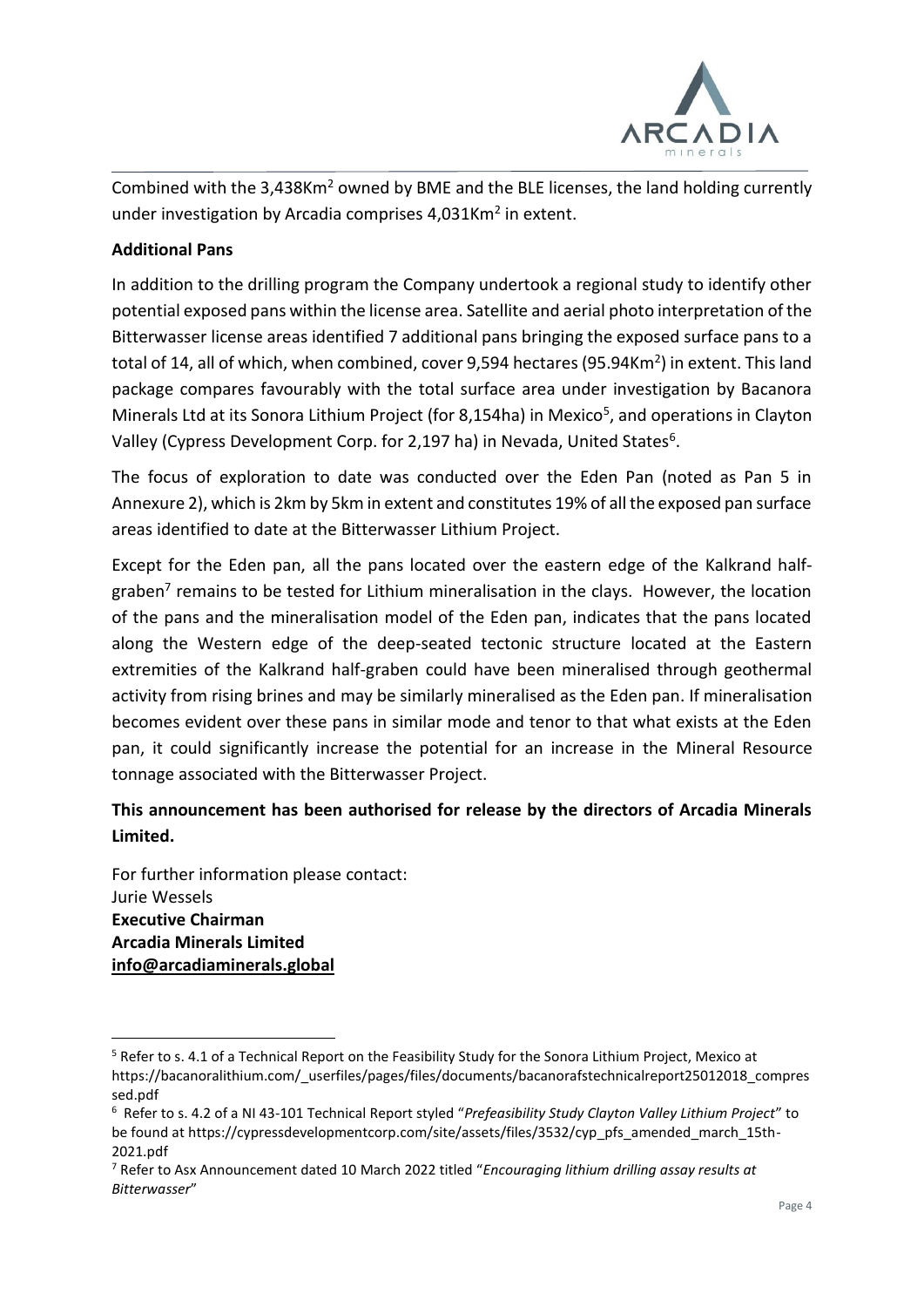

#### **COMPETENT PERSONS STATEMENT & PREVIOUSLY REPORTED INFORMATION**

The information in this announcement that relates to Exploration Results listed in Appendices below is based on, and fairly represents, information and supporting documentation prepared by the Competent Person whose name appears, who is either an independent consultant to the Company and a member of a Recognised Professional Organisation or a director of the Company. The persons named below has sufficient experience relevant to the style of mineralisation and types of deposits under consideration and to the activity which he has undertaken to quality as a Competent Person as defined in the JORC Code 2012.

| <b>Competent Person</b>                  | <b>Membership</b>                                                      | <b>Report/Document</b>            |
|------------------------------------------|------------------------------------------------------------------------|-----------------------------------|
| Mr Philip le Roux<br>(Director, Arcadia) | South African Council for Natural Scientific<br>Professions #400125/09 | This announcement and JORC Tables |
| Minerals)                                |                                                                        |                                   |

The Company confirms that the form and context in which a Competent Person's previous findings, as noted in footnotes 1, 3 and 7, including findings in a report styled *Independent Geological Report on the Lithium Resource at the Bitterwasser Pan, Hardap Region, Namibia, Dr. Johan Hattingh, Nov. 2021*, as announced in previous announcements and presented in this announcement have not been materially modified from the original market announcements.

| <b>Release Date</b> | <b>ASX Announcements.</b>                                             |
|---------------------|-----------------------------------------------------------------------|
| 1,710.03.2022       | Encouraging Lithium Drilling Assay Results received at Bitterwasser   |
| 303.11.2021         | Arcadia acquires adjacent lithium project with JORC Mineral Resources |

#### **MINERAL RESOURCE ESTIMATES**

The Company confirms that it is not aware of any new information or data that materially affects the information included in the Bitterwasser Mineral Resource estimate and all material assumptions and technical parameters underpinning the estimate continue to apply and have not materially changed when referring to its resource announcement made on 3 November 2021 *Arcadia Acquires Lithium Project with JORC Mineral Resources.* The Company confirms the form and context in which the Competent Person's findings are presented and have not been materially modified from the original market announcement.

The Company confirms that it is not aware of any new information or data that materially affects the information included in the Swanson Mineral Resource estimate and all material assumptions and technical parameters underpinning the estimate continue to apply and have not materially changed when referring to its resource announcement made on 1 September 2021 *Arcadia Mineral Resource Estimate.* The Company confirms the form and context in which the Competent Person's findings are presented and have not been materially modified from the original market announcement.

The Swanson project is currently undergoing a feasibility study. The Swanson and the Bitterwasser Projects contain JORC Mineral Resources. At Swanson, a JORC Mineral Resource of 1.2Mt at an average grade of 412g/t Ta2O5, 76g/t Nb2O5 and 0.29% Li2O was announced on the 23rd of September 2021, which was derived from 23 drillholes completed in September 2020 over 3 pegmatites. See the table below for more details of the Swanson mineral resource.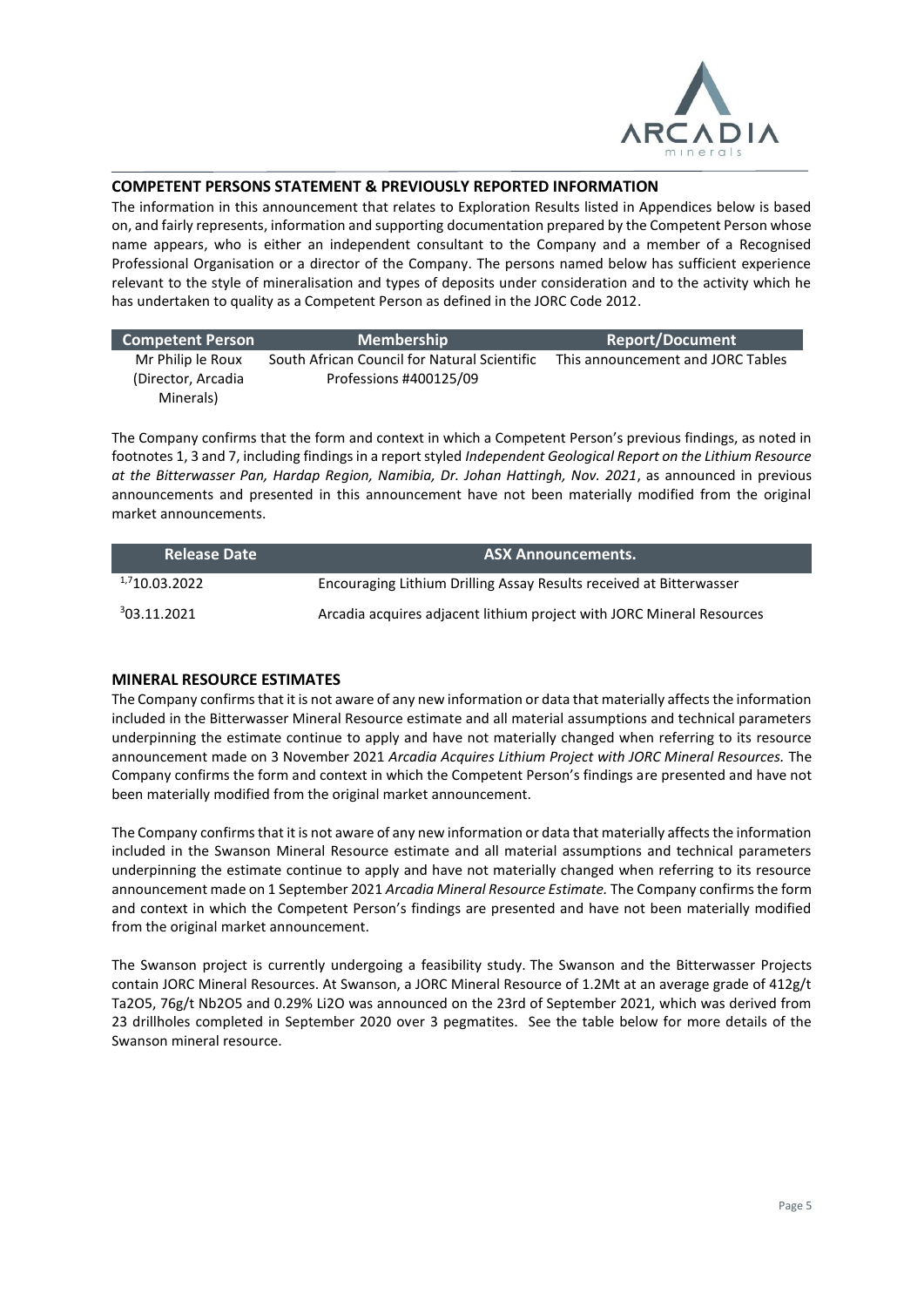

| <b>Classification</b> | Pegmatite      | Mass (kt) | $Ta2O5$ (ppm) | $Nb2O5$ (ppm) | $Li2O$ (%) |
|-----------------------|----------------|-----------|---------------|---------------|------------|
| Indicated             | D <sub>0</sub> | 4.6       | 289           | 77            | 1.06       |
|                       | D <sub>1</sub> | 221.1     | 372           | 82            | 0.55       |
|                       | D <sub>2</sub> | 280.5     | 439           | 82            | 0.20       |
|                       | F <sub>1</sub> | 157.4     | 504           | 57            | 0.03       |
|                       | <b>Total</b>   | 663.5     | 431           | 76            | 0.28       |
| Inferred              | D <sub>0</sub> | 79.7      | 354           | 54            | 0.87       |
|                       | D <sub>1</sub> | 188.4     | 337           | 85            | 0.34       |
|                       | D <sub>2</sub> | 214.0     | 407           | 80            | 0.13       |
|                       | F <sub>1</sub> | 61.9      | 527           | 55            | 0.01       |
|                       | <b>Total</b>   | 544.0     | 389           | 75            | 0.30       |
| Indicated + Inferred  | D <sub>0</sub> | 84.3      | 351           | 55            | 0.88       |
|                       | D <sub>1</sub> | 409.5     | 356           | 83            | 0.45       |
|                       | D <sub>2</sub> | 494.4     | 425           | 81            | 0.17       |
|                       | F <sub>1</sub> | 219.2     | 510           | 56            | 0.02       |
|                       | <b>Total</b>   | 1,207.5   | 412           | 76            | 0.29       |

#### SWANSON TANTALUM PROJECT MINERAL RESOURCE (JORC 2012).

At Bitterwasser a JORC Mineral Resource of 15.1 million tons @ 828ppm Li and 1.79% K (at a cut-off grade of 680ppm Li) representing only 6% of the exposed clay pans was defined over one of 14 clay pans. The Mineral Resource was announced on the 3rd of November 2021 and is contained over three exploration licenses, which licenses were the subject of an acquisition that was approved by shareholders on the 5 April 2022. See the table below for more details of the Bitterwasser mineral resource.

#### BITTERWASSER LITHIUM-IN-CLAU MINERAL RESOURCE (JORC 2012).

| <b>Classification</b>  | Tonnage (kt) | Li Grade ppm | <b>Contained Li (tonnes)</b> | <b>Lithium Carbonate Equivalent</b><br>(tonnes) |
|------------------------|--------------|--------------|------------------------------|-------------------------------------------------|
| <b>Total Indicated</b> |              |              |                              |                                                 |
| <b>Total Inferred</b>  | 15.100       | 828          | 12.503                       | 66.929                                          |
| <b>Total Resources</b> | 15.100       | 828          | 12.503                       | 66,929                                          |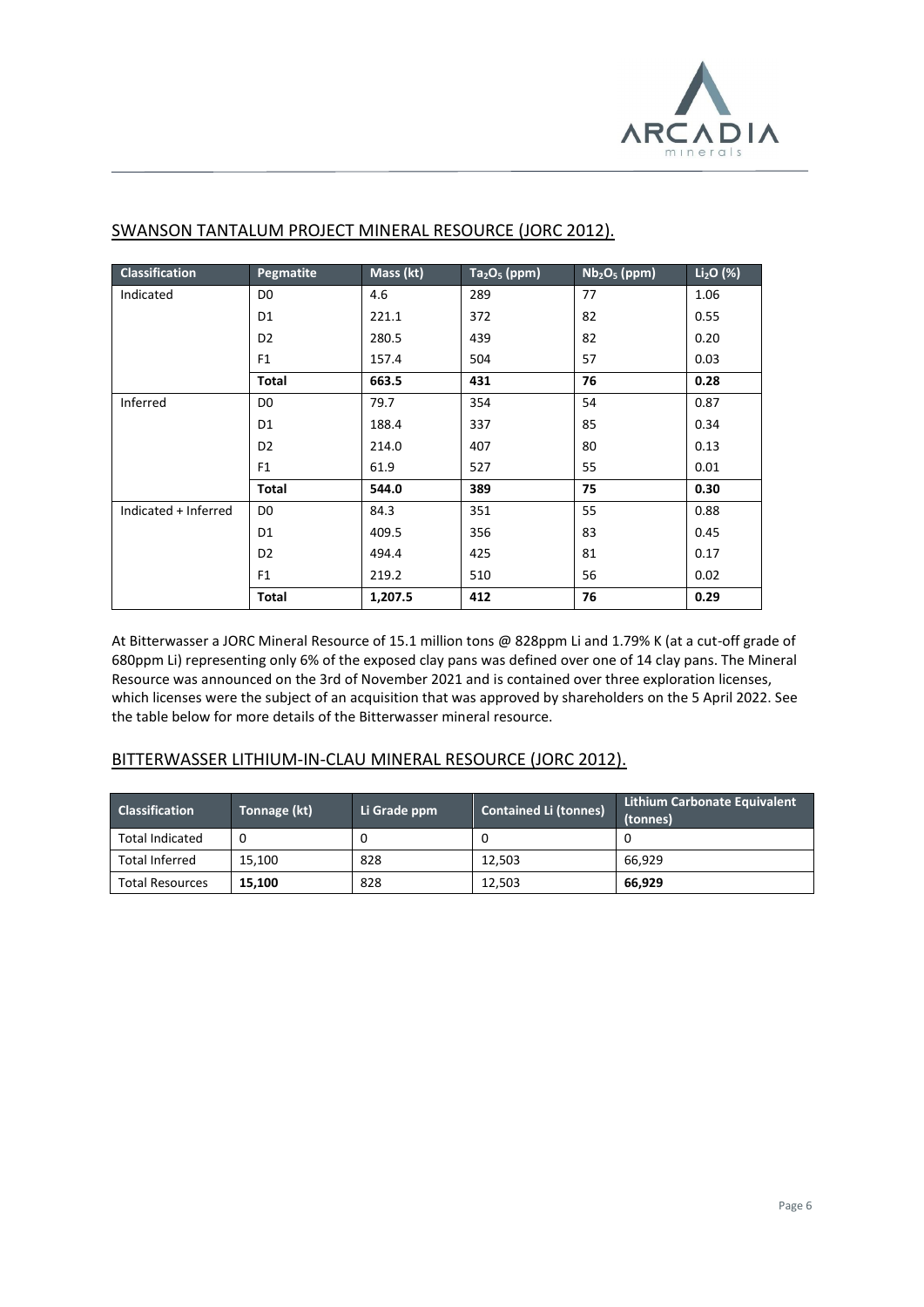

#### **BACKGROUND ON ARCADIA**

Arcadia is a Namibia-focused diversified metals exploration company, which is domiciled in Guernsey. The Company explores for a suite of Gold and battery metals (Nickel, Lithium and Copper). The Company's strategy is to bring the advanced Swanson Tantalum project into production and then to use the cashflows (which may be generated) to drive exploration and development at the potentially company transforming exploration assets. As such the first two pillars of Arcadia's development strategy (a potential cash generator and company transforming exploration assets) are established through a third pillar, which consists of utilising the Company's human capital of industry specific experience, tied with a history of project generation and bringing projects to results, and thereby, to create value for the Company and its shareholders.

Most of the Company's projects are located in the neighbourhood of established mining operations and significant discoveries. The mineral projects include-

- 1. Bitterwasser Project prospective for lithium-in-brines and lithium-in-clays.
- 2. Kum-Kum Project prospective for nickel, copper, and platinum group elements
- 3. Karibib Project prospective for copper and gold
- 4. The Swanson Project advanced tantalum and lithium project with early development potential

As an exploration company, all the projects of the company are currently receiving focus. However, currently the Swanson project and the Bitterwasser Lithium project may be considered as Arcadia's primary projects due to their potential to enhance the Company's value.

For more details, please visit [www.arcadiaminerals.global](http://www.arcadiaminerals.global/)

#### **DISCLAIMER**

Some of the statements appearing in this announcement may be forward-looking statements. You should be aware that such statements are only predictions and are subject to inherent risks and uncertainties. Those risks and uncertainties include factors and risks specific to the industries in which Arcadia operates and proposes to operate as well as general economic conditions, prevailing exchange rates and interest rates and conditions in the financial markets, among other things. Actual events or results may differ materially from the events or results expressed or implied in any forward-looking statement. No forward-looking statement is a guarantee or representation as to future performance or any other future matters, which will be influenced by a number of factors and subject to various uncertainties and contingencies, many of which will be outside Arcadia's control.

The Company does not undertake any obligation to update publicly or release any revisions to these forwardlooking statements to reflect events or circumstances after today's date or to reflect the occurrence of unanticipated events. No representation or warranty, express or implied, is made as to the fairness, accuracy, completeness or correctness of the information, opinions or conclusions contained in this announcement. To the maximum extent permitted by law, none of Arcadia, its directors, employees, advisors or agents, nor any other person, accepts any liability for any loss arising from the use of the information contained in this announcement. You are cautioned not to place undue reliance on any forward-looking statement. The forwardlooking statements in this announcement reflect views held only as at the date of this announcement.

This announcement is not an offer, invitation, or recommendation to subscribe for, or purchase securities by the Company. Nor does this announcement constitute investment or financial product advice (nor tax, accounting, or legal advice) and is not intended to be used for the basis of making an investment decision. Investors should obtain their own advice before making any investment decision.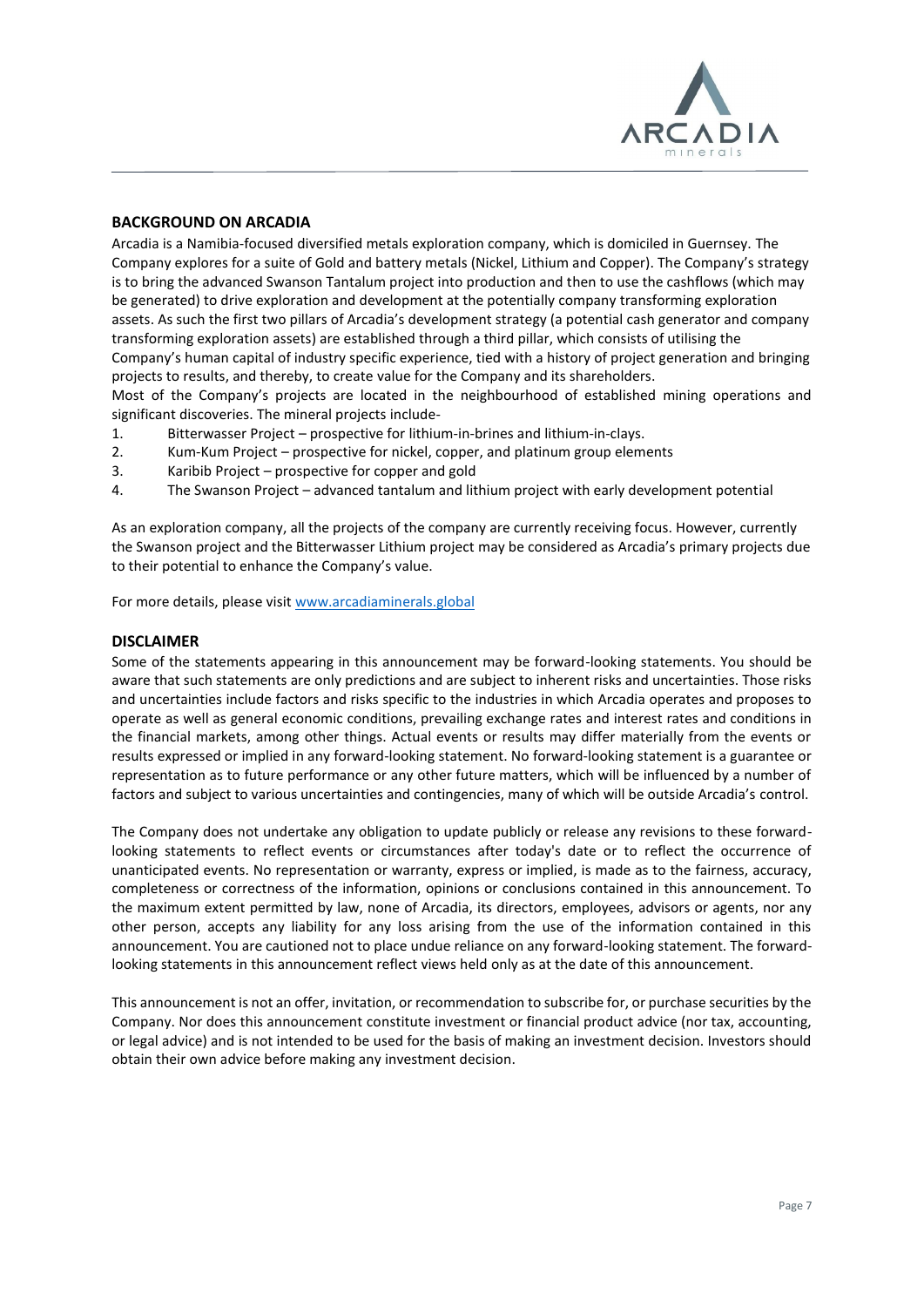

#### **ANNEXURE 1 – MAP 1**

#### **BITTERWASSER EDEN PAN DRILLHOLE LOCALITY MAP**

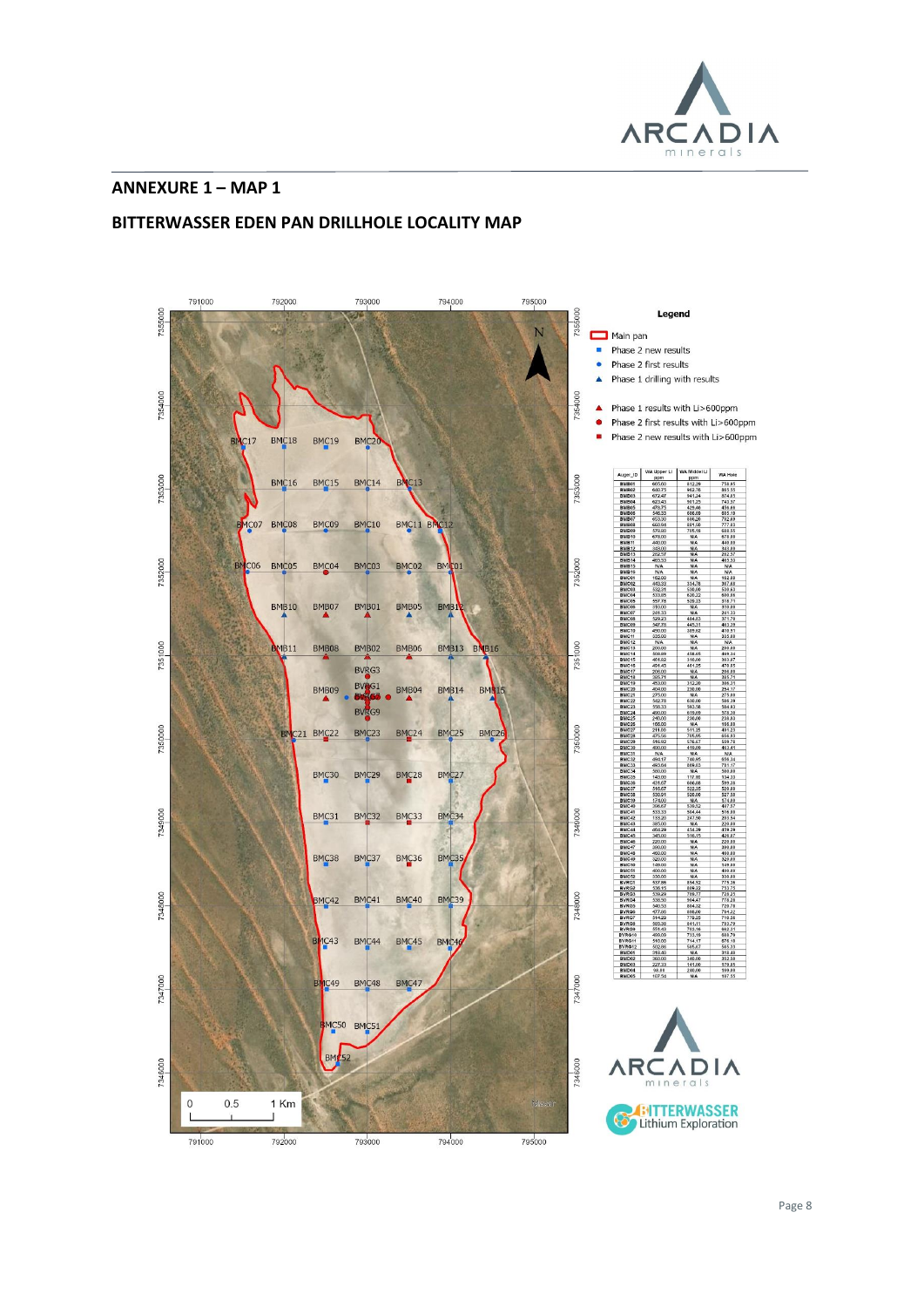

### **ANNEXURE 2 – TABLE 1 DRILLHOLE INTERCEPTS**

|         |          |          |           |         |             |            |      | <b>Total Clay</b> |         |              |      | Middle Clay Unit |         |        |
|---------|----------|----------|-----------|---------|-------------|------------|------|-------------------|---------|--------------|------|------------------|---------|--------|
| HOLE ID | UTM33S X | UTM33S_Y | Elevation | Azimuth | Inclination | <b>EOH</b> | From | To                | Thick m | Li_ppm       | From | To               | Thick m | Li_ppm |
| BMC12   | 793872   | 7352497  | 1233      | N/A     | $-90$       | 0.60       | 0.00 | 0.60              | 0.60    | Not Analysed |      |                  |         |        |
| BMC15   | 792500   | 7353000  | 1232      | N/A     | $-90$       | 7.60       | 0.00 | 7.60              | 7.60    | 364          | 3.60 | 7.60             | 4.00    | 310    |
| BMC16   | 792000   | 7353000  | 1227      | N/A     | $-90$       | 7.40       | 0.00 | 7.40              | 7.40    | 470          | 4.00 | 7.40             | 3.40    | 461    |
| BMC17   | 791510   | 7353497  | 1231      | N/A     | $-90$       | 1.60       | 0.00 | 1.60              | 1.60    | 206          |      |                  |         |        |
| BMC18   | 791998   | 7353505  | 1233      | N/A     | $-90$       | 1.60       | 0.00 | 1.60              | 1.60    | 386          |      |                  |         |        |
| BMC19   | 792500   | 7353500  | 1236      | N/A     | $-90$       | 4.00       | 0.00 | 4.00              | 4.00    | 386          | 2.20 | 4.00             | 1.80    | 312    |
| BMC27   | 794000   | 7349500  | 1234      | N/A     | $-90$       | 8.60       | 0.00 | 8.60              | 8.60    | 491          | 3.00 | 8.60             | 5.60    | 511    |
| BMC28   | 793500   | 7349500  | 1231      | N/A     | $-90$       | 9.60       | 0.00 | 9.60              | 9.60    | 657          | 2.20 | 9.60             | 7.40    | 706    |
| BMC29   | 793000   | 7349500  | 1226      | N/A     | $-90$       | 9.40       | 0.00 | 9.40              | 9.40    | 560          | 2.80 | 9.40             | 6.60    | 577    |
| BMC30   | 792500   | 7349500  | 1230      | N/A     | $-90$       | 4.80       | 0.00 | 4.80              | 4.80    | 463          | 3.00 | 4.80             | 1.80    | 419    |
| BMC31   | 792500   | 7349000  | 1233      | N/A     | $-90$       | 4.60       | 0.00 | 1.60              | 1.60    | Not Analysed |      |                  |         |        |
| BMC32   | 793000   | 7349000  | 1235      | N/A     | $-90$       | 8.20       | 0.00 | 8.20              | 8.20    | 656          | 3.60 | 8.20             | 4.60    | 741    |
| BMC33   | 793500   | 7349000  | 1233      | N/A     | $-90$       | 9.60       | 0.00 | 9.60              | 9.60    | 781          | 2.40 | 9.60             | 7.20    | 748    |
| BMC34   | 794000   | 7349000  | 1230      | N/A     | $-90$       | 1.60       | 0.00 | 1.60              | 1.60    | 580          |      |                  |         |        |
| BMC35   | 794000   | 7348500  | 1230      | N/A     | $-90$       | 1.80       | 0.00 | 1.80              | 1.80    | 134          | 1.40 | 1.80             | 0.40    | 117    |
| BMC36   | 793500   | 7348500  | 1229      | N/A     | $-90$       | 7.20       | 0.00 | 7.20              | 7.20    | 599          | 2.60 | 7.20             | 4.60    | 687    |
| BMC37   | 793000   | 7348500  | 1230      | N/A     | $-90$       | 6.20       | 0.00 | 6.20              | 6.20    | 520          | 2.80 | 6.20             | 3.40    | 522    |
| BMC38   | 792500   | 7348500  | 1234      | N/A     | $-90$       | 4.00       | 0.00 | 4.00              | 4.00    | 528          | 3.00 | 4.00             | 1.00    | 520    |
| BMC39   | 794000   | 7348000  | 1230      | N/A     | $-90$       | 4.20       | 0.00 | 4.20              | 4.20    | 174          |      |                  |         |        |
| BMC40   | 793500   | 7348000  | 1229      | N/A     | $-90$       | 6.80       | 0.00 | 6.80              | 6.80    | 488          | 2.60 | 6.80             | 4.20    | 540    |
| BMC41   | 793000   | 7348000  | 1232      | N/A     | $-90$       | 6.00       | 0.00 | 6.00              | 6.00    | 516          | 2.40 | 6.00             | 3.60    | 504    |
| BMC42   | 792503   | 7347994  | 1232      | N/A     | $-90$       | 3.20       | 0.00 | 3.20              | 3.20    | 204          | 1.60 | 3.20             | 1.60    | 248    |
| BMC43   | 792492   | 7347506  | 1229      | N/A     | $-90$       | 1.60       | 0.00 | 1.60              | 1.60    | 220          |      |                  |         |        |
| BMC44   | 793000   | 7347500  | 1235      | N/A     | $-90$       | 3.20       | 0.00 | 3.20              | 3.20    | 459          | 1.80 | 3.20             | 1.40    | 454    |
| BMC45   | 793500   | 7347500  | 1221      | N/A     | $-90$       | 4.20       | 0.00 | 4.20              | 4.20    | 426          | 2.40 | 4.20             | 1.80    | 516    |
| BMC46   | 793991   | 7347492  | 1231      | N/A     | $-90$       | 0.80       | 0.00 | 0.80              | 0.80    | 220          |      |                  |         |        |
| BMC47   | 793500   | 7347000  | 1231      | N/A     | $-90$       | 1.60       | 0.00 | 1.60              | 1.60    | 390          |      |                  |         |        |
| BMC48   | 793000   | 7347000  | 1234      | N/A     | $-90$       | 2.40       | 0.00 | 2.40              | 2.40    | 460          |      |                  |         |        |
| BMC49   | 792510   | 7347001  | 1232      | N/A     | $-90$       | 1.00       | 0.00 | 1.00              | 1.00    | 320          |      |                  |         |        |
| BMC50   | 792588   | 7346498  | 1231      | N/A     | $-90$       | 0.80       | 0.00 | 0.80              | 0.80    | 149          |      |                  |         |        |
| BMC51   | 792998   | 7346488  | 1230      | N/A     | $-90$       | 1.00       | 0.00 | 1.00              | 1.00    | 400          |      |                  |         |        |
| BMC52   | 792644   | 7346106  | 1233      | N/A     | $-90$       | 1.00       | 0.00 | 1.00              | 1.00    | 330          |      |                  |         |        |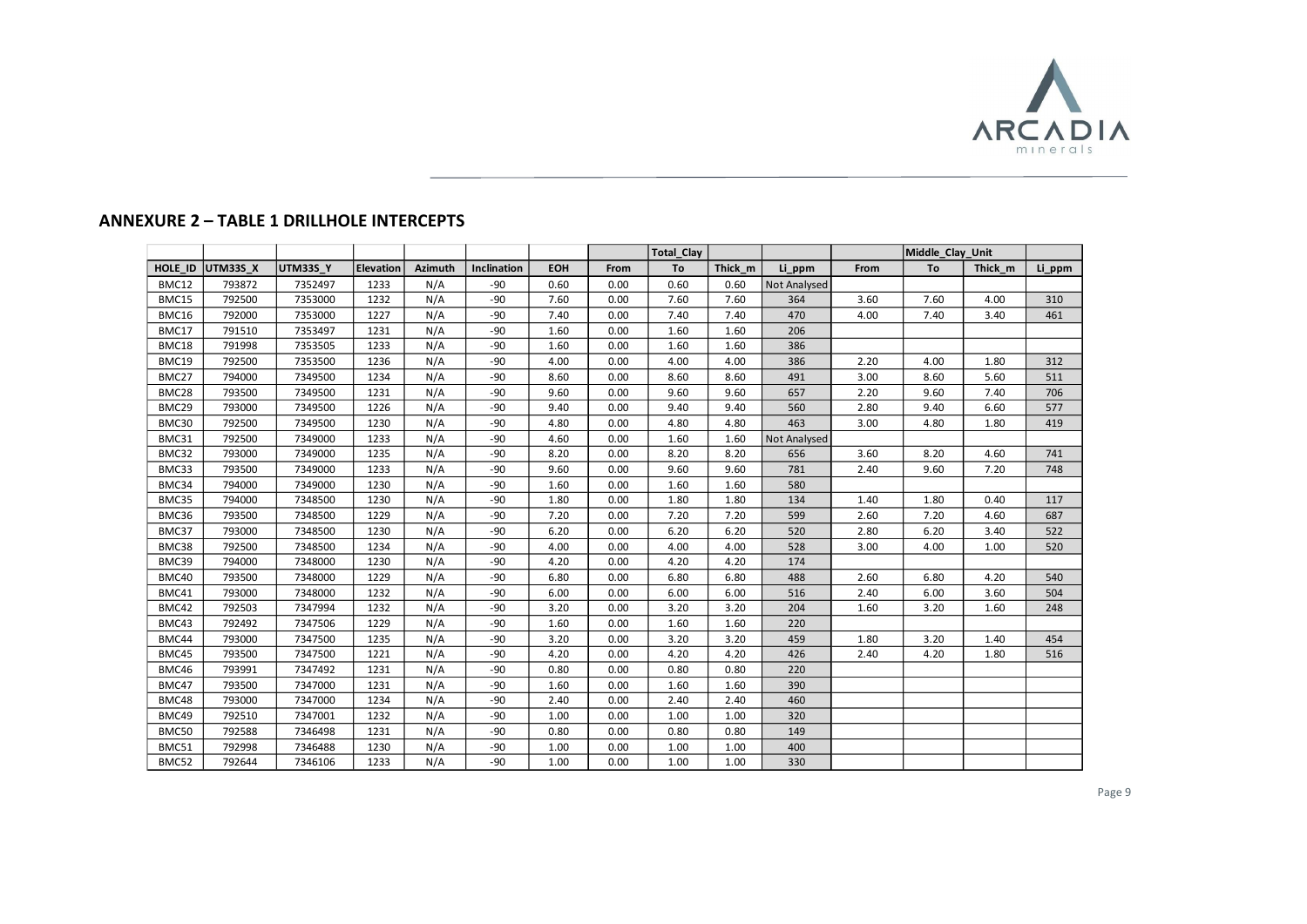

## **ANNEXURE 3 - JORC 2012 TABLES**<sup>8</sup>

The following Tables are provided to ensure compliance with the JORC Code (2012 Edition) requirements for the reporting of Exploration Results and Mineral Resources at the Bitterwasser Lithium-in-Clays Project.

#### **Section 1 Sampling Techniques and Data**

| <b>Criteria</b>               | <b>JORC Code explanation</b>                                                                                                                                                                                                                                                                                                                                                                                                                                                                                                                                                                                                                                                                                                                                                                                                                                                                                                                                                                                                                                                                          | <b>Commentary</b>                                                                                                                                                                                                                                                                                                                                                                                                                                                                                                                                                                                                                                                                                         |
|-------------------------------|-------------------------------------------------------------------------------------------------------------------------------------------------------------------------------------------------------------------------------------------------------------------------------------------------------------------------------------------------------------------------------------------------------------------------------------------------------------------------------------------------------------------------------------------------------------------------------------------------------------------------------------------------------------------------------------------------------------------------------------------------------------------------------------------------------------------------------------------------------------------------------------------------------------------------------------------------------------------------------------------------------------------------------------------------------------------------------------------------------|-----------------------------------------------------------------------------------------------------------------------------------------------------------------------------------------------------------------------------------------------------------------------------------------------------------------------------------------------------------------------------------------------------------------------------------------------------------------------------------------------------------------------------------------------------------------------------------------------------------------------------------------------------------------------------------------------------------|
| <b>Sampling</b><br>techniques | Nature and quality of sampling (e.g., cut channels, random chips, or specific<br>specialised industry standard measurement tools appropriate to the<br>minerals under investigation, such as down hole gamma sondes, or<br>handheld XRF instruments, etc). These examples should not be taken as<br>limiting the broad meaning of sampling.<br>Include reference to measures taken to ensure sample representivity and the<br>appropriate calibration of any measurement tools or systems used.<br>Aspects of the determination of mineralisation that are Material to the<br>Public Report.<br>In cases where 'industry standard' work has been done this would be<br>relatively simple (e.g., 'reverse circulation drilling was used to obtain 1 m<br>samples from which 3 kg was pulverised to produce a 30 g charge for fire<br>assay'). In other cases, more explanation may be required, such as where<br>there is coarse gold that has inherent sampling problems. Unusual<br>commodities or mineralisation types (e.g., submarine nodules) may warrant<br>disclosure of detailed information. | Sampling was undertaken using industry standard practices and consist of<br>hand-auger drilling by Bitterwasser Lithium Exploration (Pty) Ltd. during<br>December 2021 and January 2022.<br>All drill holes are vertical<br>A total of 370 samples were taken from the core of the drilling campaign, of<br>and 45 for QAQC samples was added.<br>Samples ranged from 317 g to 1090 g.<br>An additional 38 density samples were collected.<br>To minimize sample contamination, the collected sediment samples were<br>placed on a canvas cloth, while the clay-bit was cleaned with a wet cloth<br>and water after every sample.<br>All drill hole and sample locations are mapped in WGS84 UTM zone 33S |
| <b>Drilling</b><br>techniques | Drill type (e.g., core, reverse circulation, open-hole hammer, rotary air blast,<br>auger, Bangka, sonic, etc) and details (e.g., core diameter, triple or standard<br>tube, depth of diamond tails, face-sampling bit or other type, whether core<br>is oriented and if so, by what method, etc).                                                                                                                                                                                                                                                                                                                                                                                                                                                                                                                                                                                                                                                                                                                                                                                                    | 64 vertical hand-auger drillholes were drilled perpendicular to the long axis<br>of the main Bitterwasser pan.<br>The holes were drilled on a 500 m x 500 m grid and have a total core length<br>of 412.60 m.                                                                                                                                                                                                                                                                                                                                                                                                                                                                                             |

<sup>&</sup>lt;sup>8</sup> Independent Geological Report on the Lithium Resource at the Bitterwasser Pan, Hardap Region, Namibia, Dr. Johan Hattingh, Nov. 2021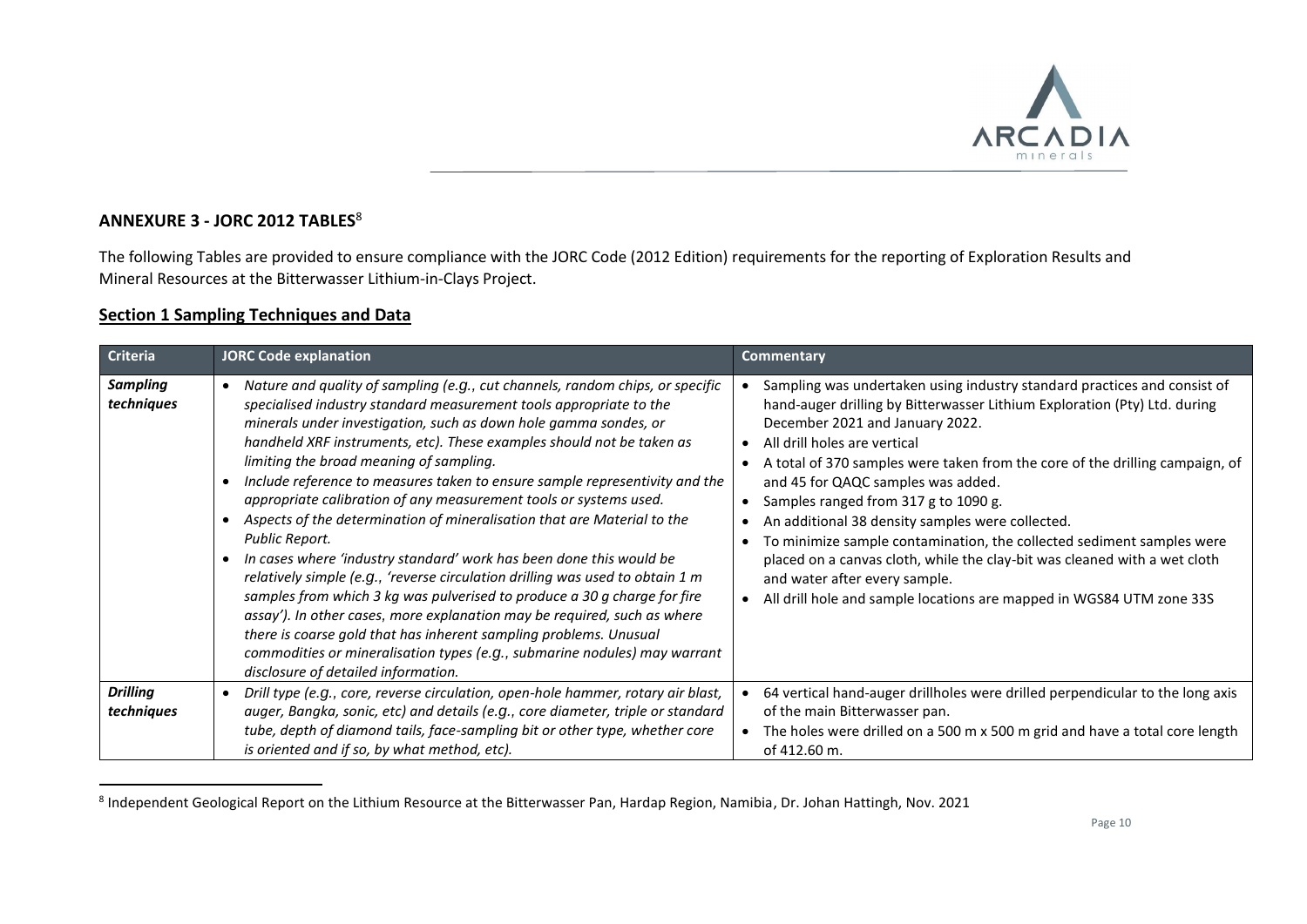

| <b>Criteria</b>                                         | <b>JORC Code explanation</b>                                                                                                                                                                                                                                                                                                                                                                                                                                                                                                                                                                                                                                                                                | Commentary                                                                                                                                                                                                                                                                                                                                                                                                                                                                                        |
|---------------------------------------------------------|-------------------------------------------------------------------------------------------------------------------------------------------------------------------------------------------------------------------------------------------------------------------------------------------------------------------------------------------------------------------------------------------------------------------------------------------------------------------------------------------------------------------------------------------------------------------------------------------------------------------------------------------------------------------------------------------------------------|---------------------------------------------------------------------------------------------------------------------------------------------------------------------------------------------------------------------------------------------------------------------------------------------------------------------------------------------------------------------------------------------------------------------------------------------------------------------------------------------------|
| <b>Drill sample</b><br>recovery                         | Method of recording and assessing core and chip sample recoveries and<br>results assessed.<br>Measures taken to maximise sample recovery and ensure representative<br>$\bullet$<br>nature of the samples.<br>Whether a relationship exists between sample recovery and grade and<br>$\bullet$<br>whether sample bias may have occurred due to preferential loss/gain of                                                                                                                                                                                                                                                                                                                                     | A 250 mm long auger clay-bit with a 90 mm outer diameter was used.<br>$\bullet$<br>The depth of the holes ranged from 0.6 m to 13.00 m.<br>Core recovery in the mineralised clay zone was almost 100% due to the<br>$\bullet$<br>cohesive nature of the clay.<br>Measures taken to maximise sample recovery and ensure representative<br>$\bullet$<br>nature of the samples is not recorded in available documents.<br>No apparent bias was noted between sample recovery and grade.<br>$\bullet$ |
| Logging                                                 | fine/coarse material.<br>Whether core and chip samples have been geologically and geotechnically<br>$\bullet$<br>logged to a level of detail to support appropriate Mineral Resource<br>estimation, mining studies and metallurgical studies.<br>Whether logging is qualitative or quantitative in nature. Core (or costean,<br>channel, etc) photography.<br>The total length and percentage of the relevant intersections logged.<br>$\bullet$                                                                                                                                                                                                                                                            | All drill holes were fully logged and are qualitative.<br>The core has been logged to a level of detail to support appropriate Mineral<br>Resource estimation, mining studies and metallurgical studies.<br>The total length of the mineralized clay logged is 412.60 m                                                                                                                                                                                                                           |
| Sub-sampling<br>techniques<br>and sample<br>preparation | If core, whether cut or sawn and whether quarter, half or all core taken.<br>If non-core, whether riffled, tube sampled, rotary split, etc and whether<br>sampled wet or dry.<br>For all sample types, the nature, quality and appropriateness of the sample<br>$\bullet$<br>preparation technique.<br>Quality control procedures adopted for all sub-sampling stages to maximise<br>$\bullet$<br>representivity of samples.<br>Measures taken to ensure that the sampling is representative of the in-situ<br>material collected, including for instance results for field duplicate/second-<br>half sampling.<br>Whether sample sizes are appropriate to the grain size of the material being<br>sampled. | Each of the 370 samples was split into two. One split was for chemical<br>analysis and the other split for is kept for mineralogical and metallurgical<br>test work.<br>The Middle clay was composite sampled at an interval of 0.20 m to 2.80 m<br>average of 1.43m and the Upper Clay Unit was sampled at an average<br>interval of 0.20 m to 5.00 m average 0.92m.                                                                                                                             |
| <b>Quality of</b><br>assay data and                     | The nature, quality and appropriateness of the assaying and laboratory<br>procedures used and whether the technique is considered partial or total.                                                                                                                                                                                                                                                                                                                                                                                                                                                                                                                                                         | The samples were analysed at ALS in Namibia, where sample preparation<br>took place, and the samples was then sent to ALS in Ireland.                                                                                                                                                                                                                                                                                                                                                             |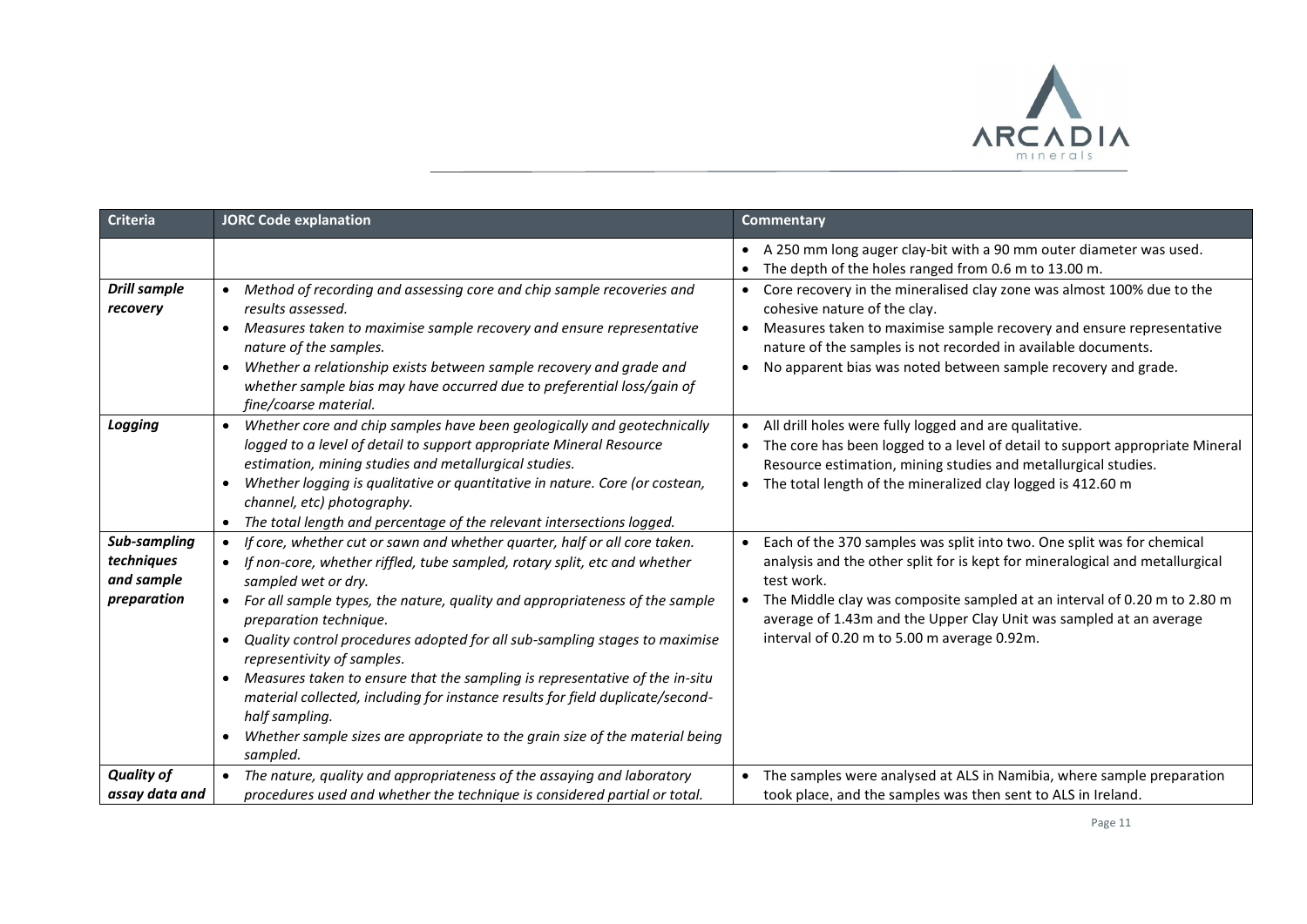

| <b>Criteria</b>                                    | <b>JORC Code explanation</b>                                                                                                                                                                                                                                                                                                                                                                                                                                                                 | <b>Commentary</b>                                                                                                                                                                                                                                                                                                                                                                                                                                                                                                                                                                                                                                                                                                                           |
|----------------------------------------------------|----------------------------------------------------------------------------------------------------------------------------------------------------------------------------------------------------------------------------------------------------------------------------------------------------------------------------------------------------------------------------------------------------------------------------------------------------------------------------------------------|---------------------------------------------------------------------------------------------------------------------------------------------------------------------------------------------------------------------------------------------------------------------------------------------------------------------------------------------------------------------------------------------------------------------------------------------------------------------------------------------------------------------------------------------------------------------------------------------------------------------------------------------------------------------------------------------------------------------------------------------|
| laboratory<br>tests                                | For geophysical tools, spectrometers, handheld XRF instruments, etc, the<br>$\bullet$<br>parameters used in determining the analysis including instrument make and<br>model, reading times, calibrations factors applied and their derivation, etc.<br>Nature of quality control procedures adopted (e.g., standards, blanks,<br>$\bullet$<br>duplicates, external laboratory checks) and whether acceptable levels of<br>accuracy (i.e., lack of bias) and precision have been established. | • Sodium peroxide fusion ICP-MS finish for analysis of Li (ppm), K (%), Al (%),<br>Cr (%), Si (%), Ti (%), As (ppm), Cd (ppm), Fe (%), Mg (%), Mn (%), P (%), Co<br>(%) and Y (%) was done.<br>• The QAQC samples consisted of African Minerals Standards (Pty) Ltd's<br>(AMIS) certified reference materials AMIS0683 (standard), and AMIS0577<br>(blank) and were inserted on average every $6 - 7$ m within the sampling<br>stream.<br>It is assumed that industry best practices were used by the laboratories to<br>ensure sample retrospectivity and acceptable assay data accuracy, however<br>the specific QAQC procedures used are not recorded in available<br>documents                                                          |
| <b>Verification of</b><br>sampling and<br>assaying | The verification of significant intersections by either independent or<br>٠<br>alternative company personnel.<br>The use of twinned holes.<br>$\bullet$<br>Documentation of primary data, data entry procedures, data verification,<br>$\bullet$<br>data storage (physical and electronic) protocols.<br>Discuss any adjustment to assay data.<br>٠                                                                                                                                          | All samples and data were verified by the project geologist.<br>$\bullet$<br>All sample material was bagged and tagged on site as per the specific clay<br>unit it was located on. The sample intersections were logged in the field and<br>were weighed at the sampling site.<br>All hard copy data-capturing was completed at the sampling locality.<br>$\bullet$<br>All sample material was stored at a secure storage site.<br>$\bullet$<br>The original assay data has not been adjusted.<br>Recording of field observations and that of samples collected was done in<br>field notes and transferred to and electronic data base following the<br><b>Standard Operational Procedures.</b><br>No twin holes were drilled.<br>$\bullet$ |
| <b>Location of</b><br>data points                  | Accuracy and quality of surveys used to locate drill holes (collar and down-<br>hole surveys), trenches, mine workings and other locations used in Mineral<br>Resource estimation.<br>Specification of the grid system used.<br>Quality and adequacy of topographic control.                                                                                                                                                                                                                 | The locations of all the samples were recorded.<br>$\bullet$<br>The sample locations were GPS captured using WGS84 UTM zone 33S.<br>The quality and accuracy of the GPS and its measurements is not known,<br>$\bullet$<br>because it is not stated in available documents.                                                                                                                                                                                                                                                                                                                                                                                                                                                                 |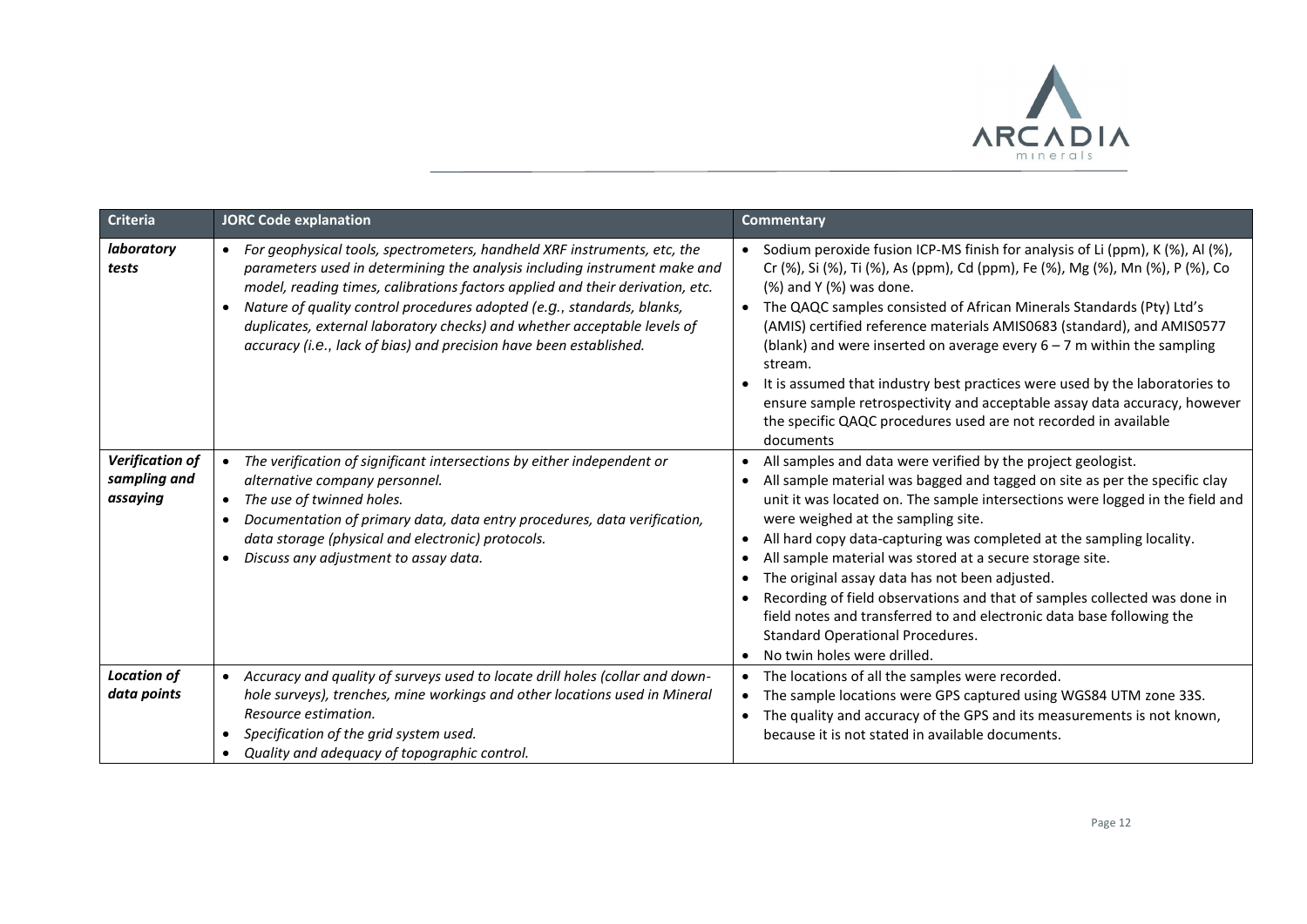

| <b>Criteria</b>                                                            | <b>JORC Code explanation</b>                                                                                                                                                                                                                                                                                                                                                                      | <b>Commentary</b>                                                                                                                                                                                                                                                                                                                                                                                                                                                                                                                     |
|----------------------------------------------------------------------------|---------------------------------------------------------------------------------------------------------------------------------------------------------------------------------------------------------------------------------------------------------------------------------------------------------------------------------------------------------------------------------------------------|---------------------------------------------------------------------------------------------------------------------------------------------------------------------------------------------------------------------------------------------------------------------------------------------------------------------------------------------------------------------------------------------------------------------------------------------------------------------------------------------------------------------------------------|
| <b>Data spacing</b><br>and<br>distribution                                 | Data spacing for reporting of Exploration Results.<br>Whether the data spacing and distribution is sufficient to establish the<br>$\bullet$<br>degree of geological and grade continuity appropriate for the Mineral<br>Resource and Ore Reserve estimation procedure(s) and classifications<br>applied.<br>Whether sample compositing has been applied.                                          | • The drill holes are spaced on a 500 m x 500 m grid.<br>The data spacing and distribution of the drill holes and samples is sufficient<br>to establish the degree of geological and grade continuity appropriate for<br>the Mineral Resource and Ore Reserve estimation procedure(s) and<br>classifications applied<br>The Middle clay was composite sampled at an interval of 0.20 m to 2.80 m<br>average of 1.43m and the Upper Clay Unit was sampled at an average<br>interval of 0.20 m to 5.00 m average 0.92m.                 |
| <b>Orientation of</b><br>data in<br>relation to<br>geological<br>structure | Whether the orientation of sampling achieves unbiased sampling of possible<br>structures and the extent to which this is known, considering the deposit<br>type.<br>If the relationship between the drilling orientation and the orientation of key<br>$\bullet$<br>mineralised structures is considered to have introduced a sampling bias, this<br>should be assessed and reported if material. | • The holes were all drilled vertical and perpendicular to the sediment<br>horizons and all the sediment horizons were sampled equally and<br>representative.<br>The lithium is not visible; therefore, no bias could take place when selecting<br>the sample position.<br>The orientation of the sampling is unbiased.<br>The relationship between the sampling orientation and the orientation of<br>key mineralized structures is not considered to have introduced a sampling<br>bias.                                            |
| <b>Sample</b><br>security                                                  | • The measures taken to ensure sample security.                                                                                                                                                                                                                                                                                                                                                   | Bitterwasser Lithium Exploration (Pty) Ltd. maintained strict chain-of-<br>custody procedures during all segments of sample handling, transport and<br>samples prepared for transport to the laboratory are bagged and labelled in<br>a manner which prevents tampering. Samples also remain in Bitterwasser<br>Lithium Exploration (Pty) Ltd control until they are delivered and released to<br>the laboratory.<br>An export permit was obtained from the Namibian Mining Department to<br>transport the samples across the border. |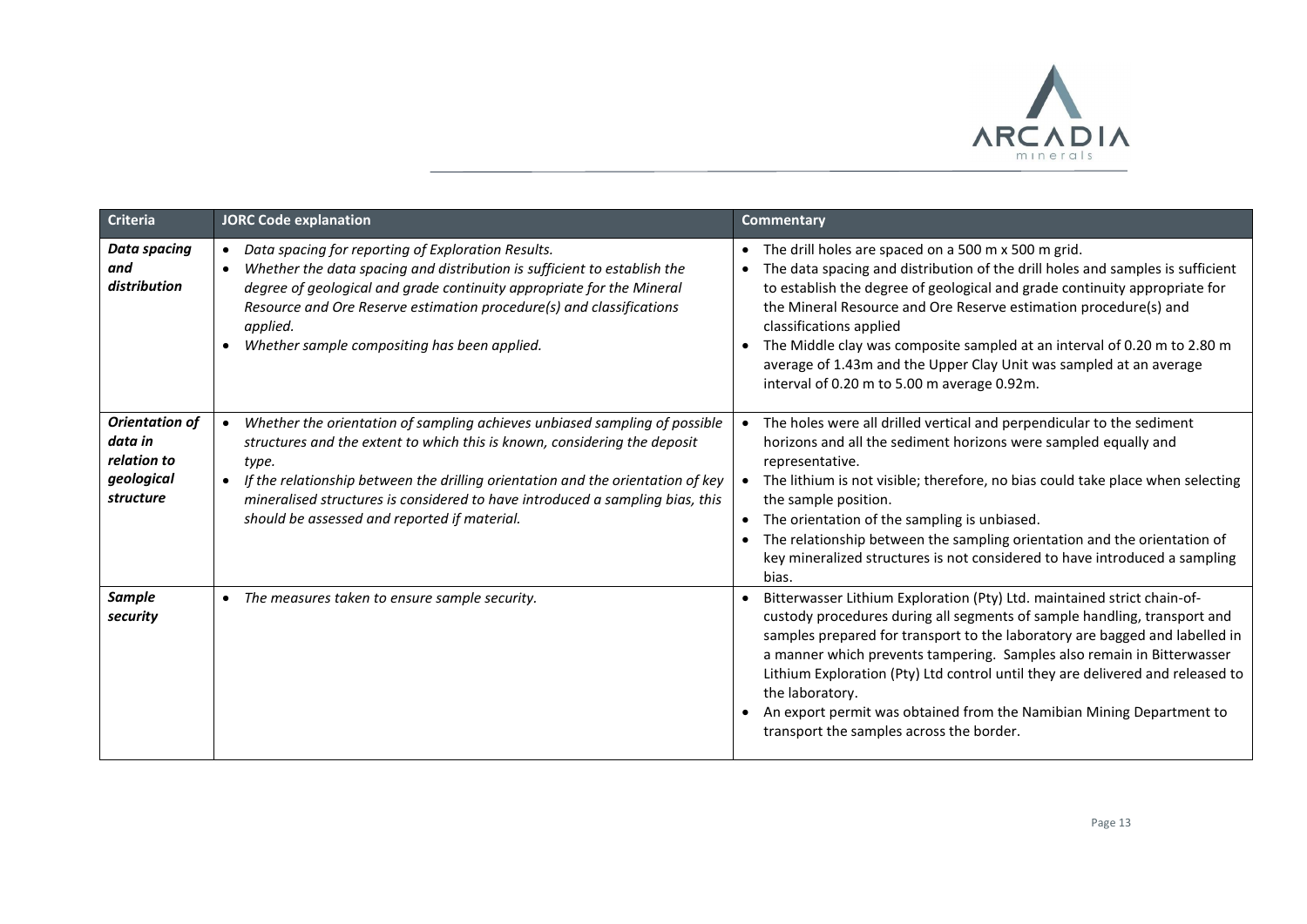

| <b>Criteria</b>      | <b>JORC Code explanation</b>                                          | <b>Commentary</b>                                                                                                                        |
|----------------------|-----------------------------------------------------------------------|------------------------------------------------------------------------------------------------------------------------------------------|
| Audits or<br>reviews | The results of any audits or reviews of sampling techniques and data. | Audits and reviews were limited to the Standard Operational Procedures in<br>as far as data capturing was concerned during the sampling. |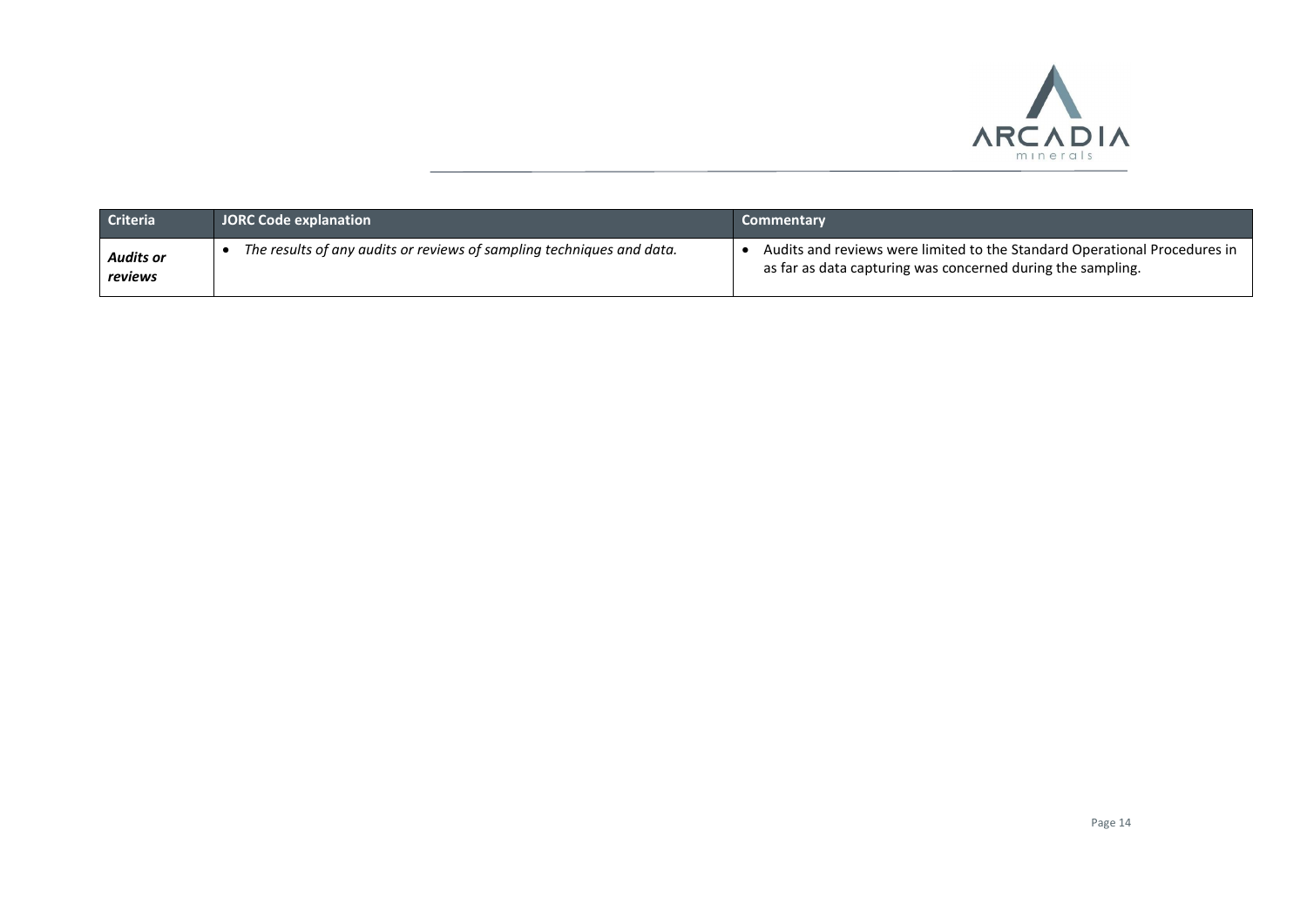

## **Section 2 Reporting of Exploration Results**

| <b>Criteria</b>                                         | <b>JORC Code explanation</b>                                                                                                                                                                                                                                                                                                                                                                                                                                   | <b>Commentary</b>                                                                                                                                                                                                                                                                                                                                                                                                                                                                                                                                                                                                                                                                               |
|---------------------------------------------------------|----------------------------------------------------------------------------------------------------------------------------------------------------------------------------------------------------------------------------------------------------------------------------------------------------------------------------------------------------------------------------------------------------------------------------------------------------------------|-------------------------------------------------------------------------------------------------------------------------------------------------------------------------------------------------------------------------------------------------------------------------------------------------------------------------------------------------------------------------------------------------------------------------------------------------------------------------------------------------------------------------------------------------------------------------------------------------------------------------------------------------------------------------------------------------|
| <b>Mineral</b><br>tenement and<br>land tenure<br>status | Type, reference name/number, location and ownership including<br>$\bullet$<br>agreements or material issues with third parties such as joint ventures,<br>partnerships, overriding royalties, native title interests, historical sites,<br>wilderness or national park and environmental settings.<br>The security of the tenure held at the time of reporting along with any<br>$\bullet$<br>known impediments to obtaining a licence to operate in the area. | The Bitterwasser Project area is east of Kalkrand in south central Namibia,<br>some 190 km south of Windhoek in the Hardap Region.<br>The Bitterwasser Lithium Project comprise of three exclusive exploration<br>licences, EPLs 5353, 5354 and 5358, all held by Bitterwasser Lithium<br>Exploration (Pty) Ltd.<br>The project covers a total area of 59 323.09 hectares.<br>$\bullet$<br>A land-use agreement, including access to the property for exploration has<br>been obtained through the Ministry of Agriculture, Water and Forestry of<br>Namibia and the two landowners of which the drilling took place.                                                                           |
| <b>Exploration</b><br>done by other<br>parties          | Acknowledgment and appraisal of exploration by other parties.                                                                                                                                                                                                                                                                                                                                                                                                  | A regional reconnaissance investigation in the form of a systematic field<br>survey covering the entire southern Namibia and some parts of the<br>Northern Cape Province of South Africa was done during 2009 and 2010.<br>The reconnaissance investigation was aimed at establishing the<br>prospectiveness of the area that could potentially sustain economic<br>exploitation of soda ash and lithium.                                                                                                                                                                                                                                                                                       |
| Geology                                                 | Deposit type, geological setting and style of mineralisation.<br>$\bullet$                                                                                                                                                                                                                                                                                                                                                                                     | The Main Bitterwasser Pan forms part of the Cenozoic aged Kalahari Group<br>and comprises a lithium, potassium and boron enriched sulphate-, chlorite-<br>and carbonate-saltpan.<br>Post-Cretaceous Brukkaros alkaline volcanics and sub-volcanics in the area<br>$\bullet$<br>and are potential source rocks for the lithium.<br>The presence of an active deep-seated connate/hydrothermal water<br>circulation network is suggested, which acts as a transport mechanism for<br>lithium bearing brines into the overlying Gordonia Formation pan<br>sediments.<br>High evaporation rates (>3200 mm/year) occurring in the area are<br>favourable for brine formation and salt-concentration. |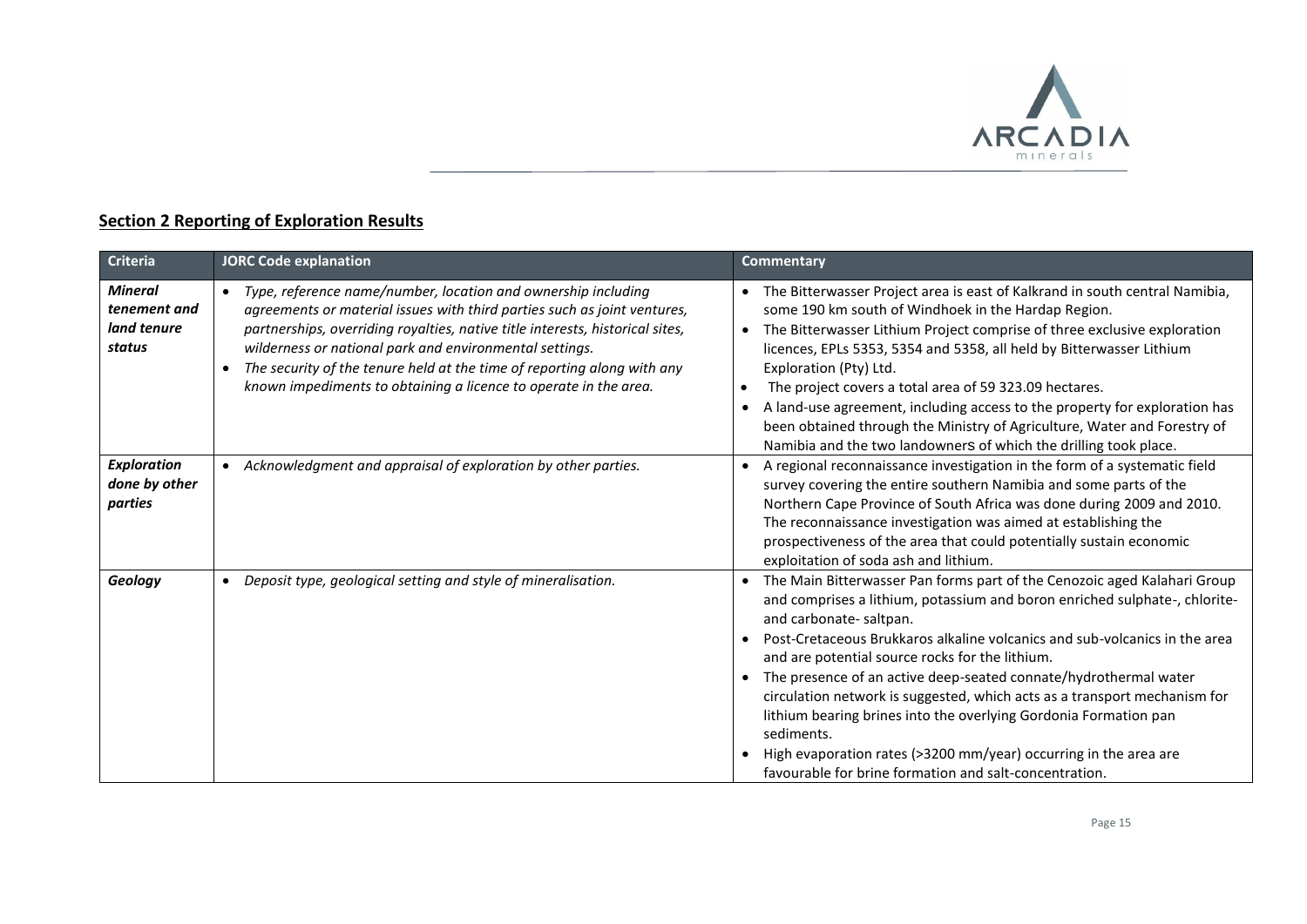

| <b>Criteria</b>                                                                 | <b>JORC Code explanation</b>                                                                                                                                                                                                                                                                                                                                                                                                                                                                                                                                                                                                                                                                                                                                                | Commentary                                                                                                                                                             |
|---------------------------------------------------------------------------------|-----------------------------------------------------------------------------------------------------------------------------------------------------------------------------------------------------------------------------------------------------------------------------------------------------------------------------------------------------------------------------------------------------------------------------------------------------------------------------------------------------------------------------------------------------------------------------------------------------------------------------------------------------------------------------------------------------------------------------------------------------------------------------|------------------------------------------------------------------------------------------------------------------------------------------------------------------------|
| <b>Drill hole</b><br><b>Information</b>                                         | A summary of all information material to the understanding of the<br>$\bullet$<br>exploration results including a tabulation of the following information for all<br>Material drill holes:<br>easting and northing of the drill hole collar<br>$\Omega$<br>elevation or RL (Reduced Level - elevation above sea level in metres) of<br>$\circ$<br>the drill hole collar<br>dip and azimuth of the hole<br>$\circ$<br>down hole length and interception depth<br>$\circ$<br>hole length.<br>$\circ$<br>If the exclusion of this information is justified on the basis that the<br>$\bullet$<br>information is not Material and this exclusion does not detract from the<br>understanding of the report, the Competent Person should clearly explain<br>why this is the case. | Drill results have been described in annexure 3 of this report and<br>all relevant data is included in the report.                                                     |
| <b>Data</b><br>aggregation<br>methods                                           | In reporting Exploration Results, weighting averaging techniques, maximum<br>$\bullet$<br>and/or minimum grade truncations (e.g., cutting of high grades) and cut-off<br>grades are usually Material and should be stated.<br>Where aggregate intercepts incorporate short lengths of high-grade results<br>$\bullet$<br>and longer lengths of low-grade results, the procedure used for such<br>aggregation should be stated and some typical examples of such<br>aggregations should be shown in detail.<br>The assumptions used for any reporting of metal equivalent values should<br>be clearly stated.                                                                                                                                                                | Two clay units was identified the Upper and Middle unit and each was in<br>samples independently.                                                                      |
| Relationship<br>between<br>mineralisation<br>widths and<br>intercept<br>lengths | These relationships are particularly important in the reporting of Exploration<br>$\bullet$<br>Results.<br>If the geometry of the mineralisation with respect to the drill hole angle is<br>$\bullet$<br>known, its nature should be reported.<br>If it is not known and only the down hole lengths are reported, there should<br>be a clear statement to this effect (e.g., 'down hole length, true width not<br>known').                                                                                                                                                                                                                                                                                                                                                  | The drill holes were all drilled vertical, with the clay units being horizontal.<br>The mineralized clay thickness intercepted range from 1 m to 12.80 m.<br>$\bullet$ |